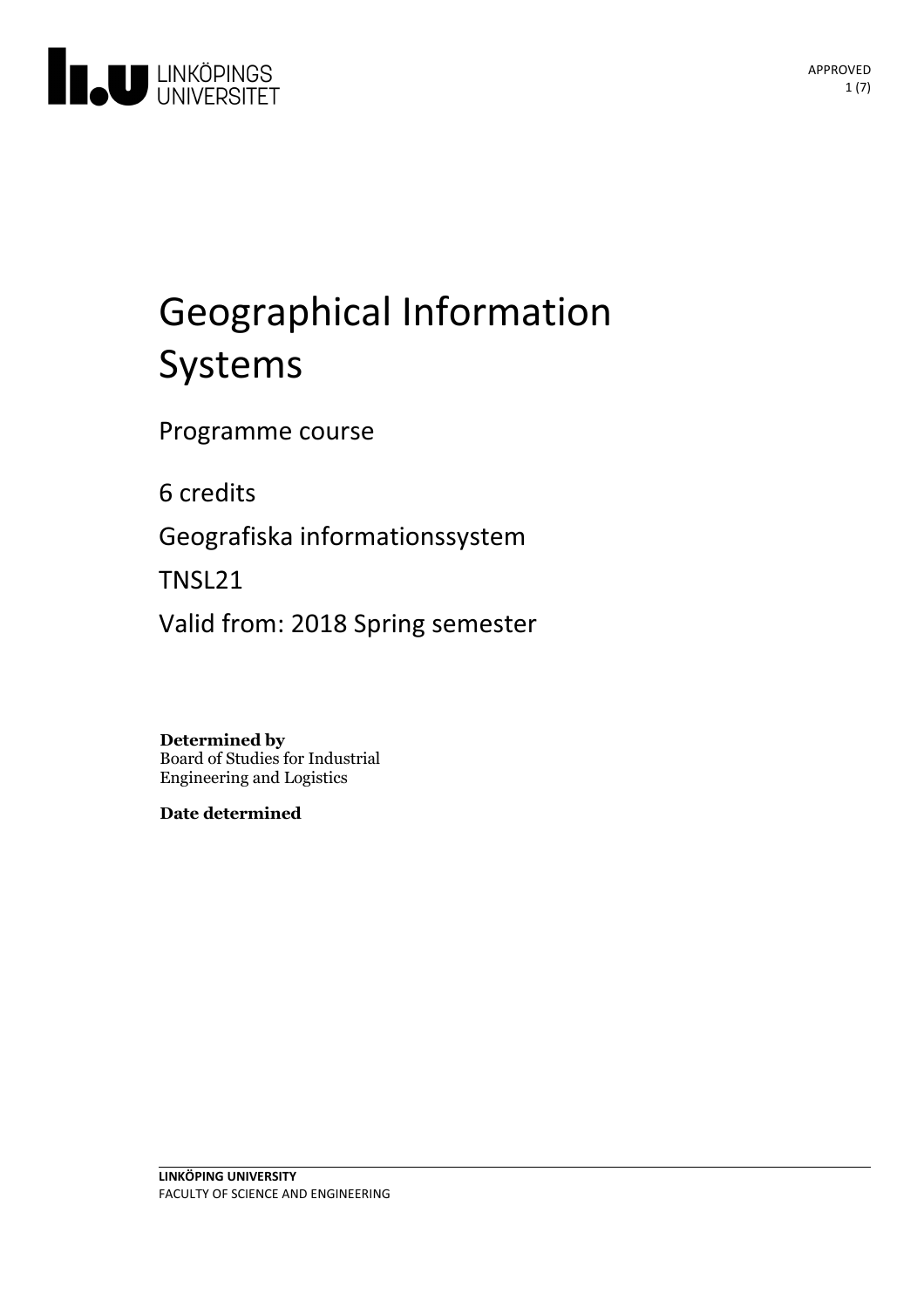## Main field of study

Transportation Systems Engineering

Course level

First cycle

## Advancement level

 $G_1X$ 

## Course offered for

- Air Transportation and Logistics, Bachelor's Programme
- Civic Logistics, Bachelor's Programme

## Entry requirements

Note: Admission requirements for non-programme students usually also include admission requirements for the programme and threshold requirements for progression within the programme, or corresponding.

## Intended learning outcomes

The main purpose is to give basic theoretical and practical knowledge in geographic information systems (GIS).The course shall also give an introduction to database technology. After the course the student should

- understand the relational model and the query language SQL
- be familiar with the basic theory within geographic information science
- be familiar with several methods used for GIS-analyses
- be able to choose the right method to use for analysing different problems
- be able to work independently with GIS-software and to present results from GIS-analysis in a clear and well structured report
- use GIS for relevant tasks in the air traffic and transportation sector, e.g. aircraft noise analysis.

Course content<br>Data structures and modelling. Relational databases and query languages, especially SQL. Spatial data bases. Cartography. Data collection for GIS's. Spatial analysis. Applications related to traffic and transportation e.g. aircraft noise management.

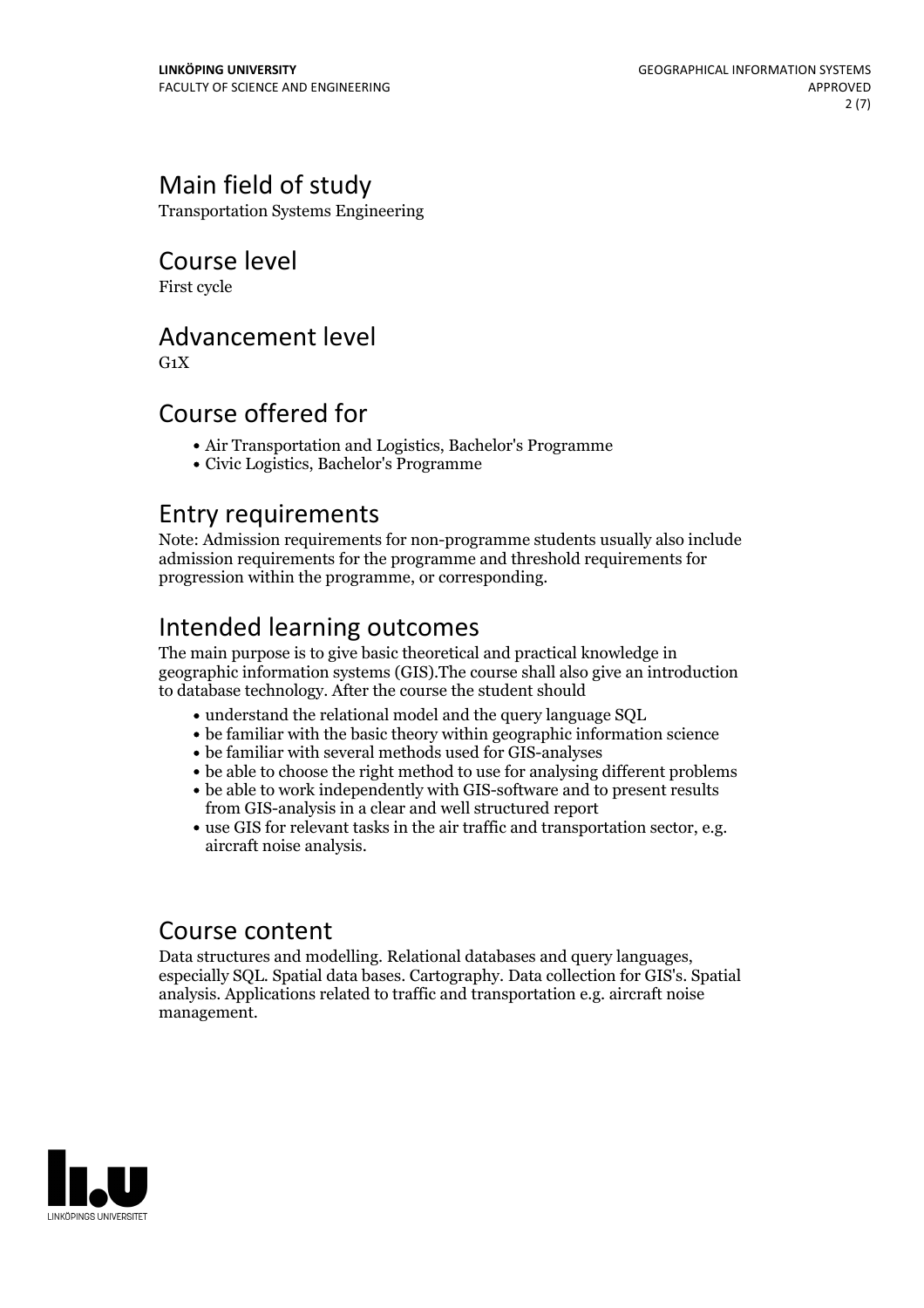## Teaching and working methods

Lectures, tutorials and laboratory work with hand-in assignments. Obligatory participation in the laboratory work.

## Examination

| TEN <sub>1</sub> | Written exam    | 3 credits | U, 3, 4, 5 |
|------------------|-----------------|-----------|------------|
| LAB1             | Laboratory work | 3 credits | U.G        |

## Grades

Four-grade scale, LiU, U, 3, 4, 5

## Department

Institutionen för teknik och naturvetenskap

## Director of Studies or equivalent

Erik Bergfeldt

## Examiner

Carl Henrik Häll

## Education components

Preliminary scheduled hours: 44 h Recommended self-study hours: 116 h

## Course literature

#### **Books**

Lars Harrie (red), (2013) *Geografisk informationsbehandling* 6

#### **Other**

*Laborationshäfte*

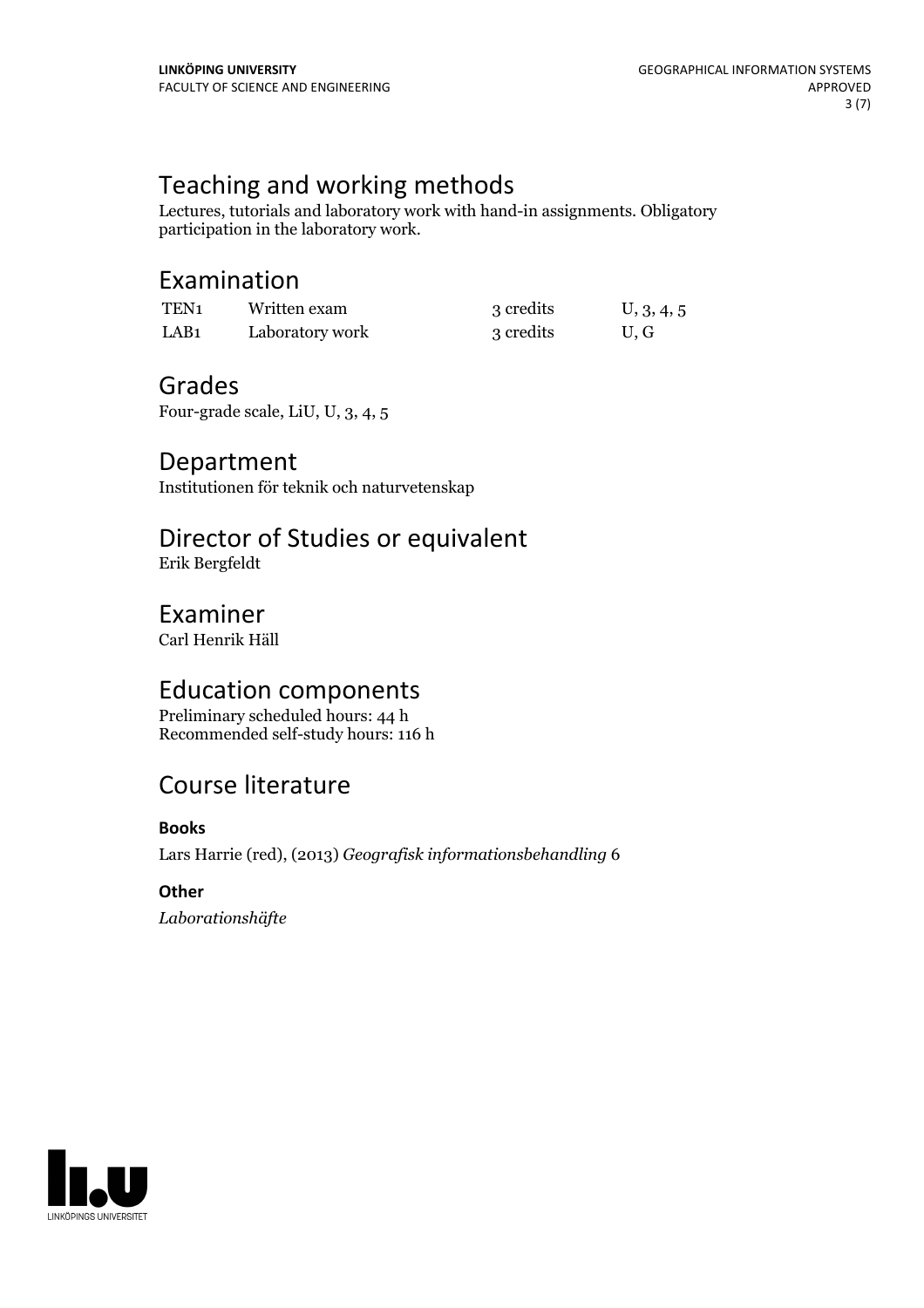## **Common rules**

#### **Course syllabus**

A syllabus has been established for each course. The syllabus specifies the aim and contents of the course, and the prior knowledge that a student must have in order to be able to benefit from the course.

### **Timetabling**

Courses are timetabled after a decision has been made for this course concerning its assignment to a timetable module. A central timetable is not drawn up for courses with fewer than five participants. Most project courses do not have a central timetable.

#### **Interrupting a course**

The vice-chancellor's decision concerning regulations for registration, deregistration and reporting results (Dnr LiU-2015-01241) states that interruptions in study are to be recorded in Ladok. Thus, all students who do not participate in a course for which they have registered must record the interruption, such that the registration on the course can be removed. Deregistration from <sup>a</sup> course is carried outusing <sup>a</sup> web-based form: www.lith.liu.se/for-studenter/kurskomplettering?l=sv.

#### **Cancelled courses**

Courses with few participants (fewer than 10) may be cancelled or organised in a manner that differs from that stated in the course syllabus. The board of studies is to deliberate and decide whether a course is to be cancelled orchanged from the course syllabus.

#### **Regulations relatingto examinations and examiners**

Details are given in a decision in the university's rule book: http://styrdokument.liu.se/Regelsamling/VisaBeslut/622678.

#### **Forms of examination**

#### **Examination**

Written and oral examinations are held at least three times a year: once immediately after the end of the course, once in August, and once (usually) in one of the re-examination periods. Examinations held at other times are to follow a decision of the board of studies.

Principles for examination scheduling for courses that follow the study periods:

courses given in VT1 are examined for the first time in March, with re-

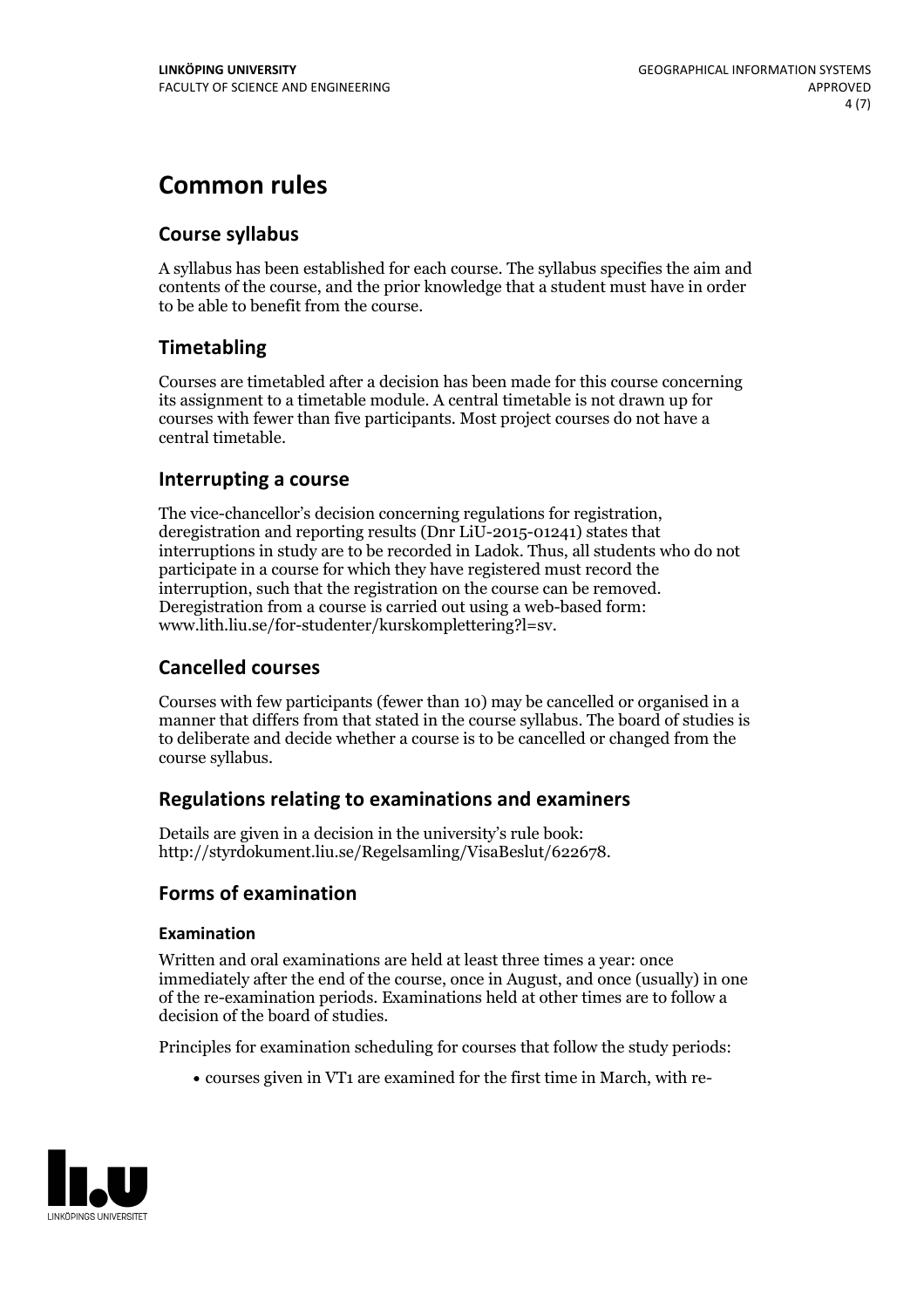examination in June and August

- courses given in VT2 are examined for the first time in May, with re-examination in August and October
- courses given in HT1 are examined for the first time in October, with re-examination in January and August
- courses given in HT2 are examined for the first time in January, with re-examination at Easter and in August.

The examination schedule is based on the structure of timetable modules, but there may be deviations from this, mainly in the case of courses that are studied and examined for several programmes and in lower grades (i.e. 1 and 2).

- Examinations for courses that the board of studies has decided are to be held in alternate years are held only three times during the year in which
- the course is given.<br>• Examinations for courses that are cancelled or rescheduled such that they are not given in one or several years are held three times during the year that immediately follows the course, with examination scheduling that corresponds to the scheduling that was in force before the course was cancelled or rescheduled.<br>• If teaching is no longer given for a course, three examination occurrences
- are held during the immediately subsequent year, while examinations are at the same time held for any replacement course that is given, or alternatively in association with other re-examination opportunities. Furthermore, an examination is held on one further occasion during the next subsequent year, unless the board of studies determines otherwise.<br>• If a course is given during several periods of the year (for programmes, or
- on different occasions for different programmes) the board orboards of studies determine together the scheduling and frequency of re-examination occasions.

#### **Registration for examination**

In order to take an examination, a student must register in advance at the Student Portal during the registration period, which opens 30 days before the date of the examination and closes 10 days before it. Candidates are informed of the location of the examination by email, four days in advance. Students who have not registered for an examination run the risk of being refused admittance to the examination, if space is not available.

Symbols used in the examination registration system:

- \*\* denotes that the examination is being given for the penultimate time.
- \* denotes that the examination is being given for the last time.

#### **Code of conduct for students during examinations**

Details are given in a decision in the university's rule book: http://styrdokument.liu.se/Regelsamling/VisaBeslut/622682.

#### **Retakes for higher grade**

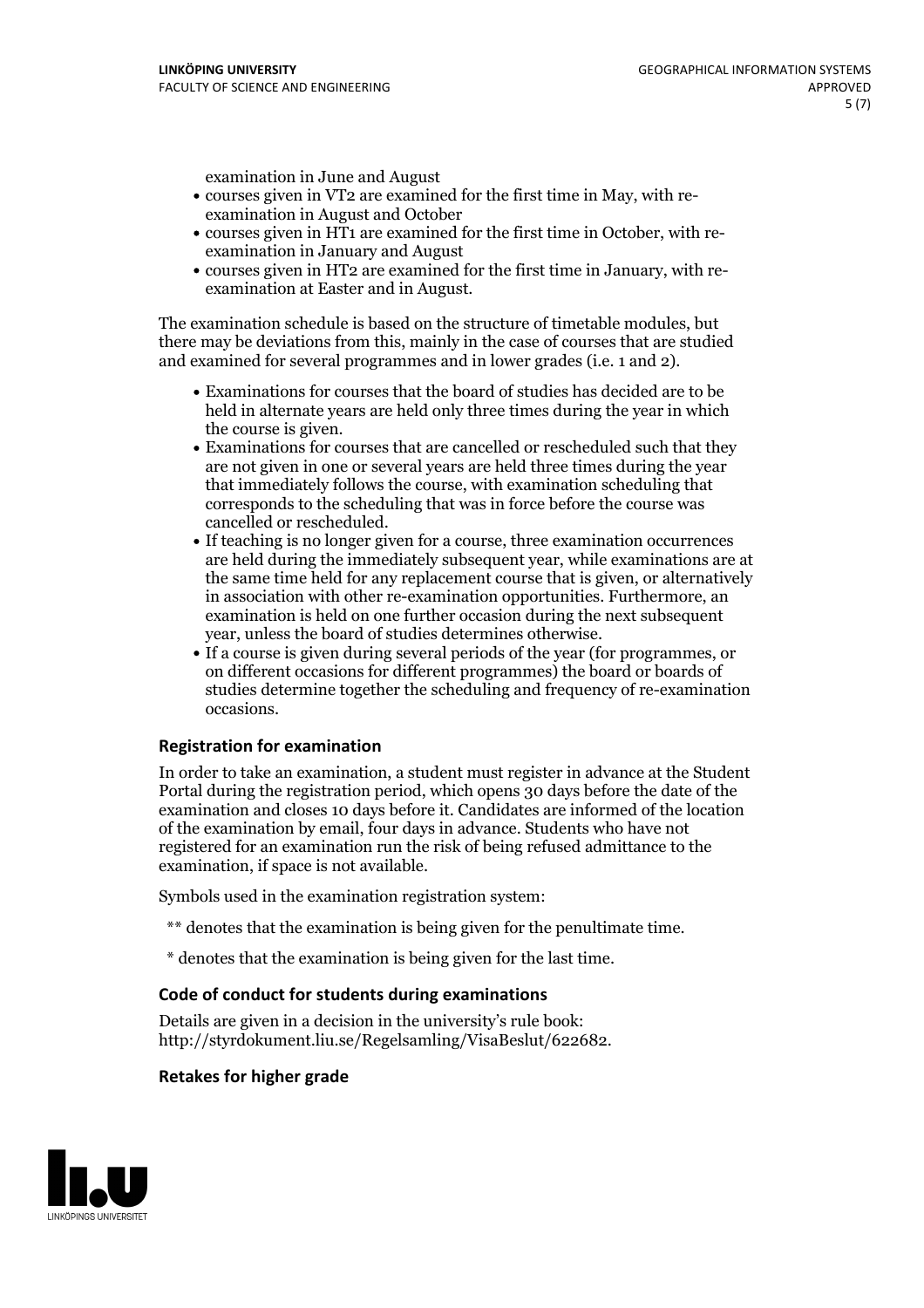Students at the Institute of Technology at LiU have the right to retake written examinations and computer-based examinations in an attempt to achieve a higher grade. This is valid for all examination components with code "TEN" and "DAT". The same right may not be exercised for other examination components, unless otherwise specified in the course syllabus.

#### **Retakes of other forms of examination**

Regulations concerning retakes of other forms of examination than written examinations and computer-based examinations are given in the LiU regulations for examinations and examiners, http://styrdokument.liu.se/Regelsamling/VisaBeslut/622678.

#### **Plagiarism**

For examinations that involve the writing of reports, in cases in which it can be assumed that the student has had access to other sources (such as during project work, writing essays, etc.), the material submitted must be prepared in accordance with principles for acceptable practice when referring to sources (references or quotations for which the source is specified) when the text, images, ideas, data, etc. of other people are used. It is also to be made clear whether the author has reused his or her own text, images, ideas, data, etc. from previous examinations.

A failure to specify such sources may be regarded as attempted deception during examination.

#### **Attempts to cheat**

In the event of <sup>a</sup> suspected attempt by <sup>a</sup> student to cheat during an examination, or when study performance is to be assessed as specified in Chapter <sup>10</sup> of the Higher Education Ordinance, the examiner is to report this to the disciplinary board of the university. Possible consequences for the student are suspension from study and a formal warning. More information is available at https://www.student.liu.se/studenttjanster/lagar-regler-rattigheter?l=sv.

#### **Grades**

The grades that are preferably to be used are Fail (U), Pass (3), Pass not without distinction  $(4)$  and Pass with distinction  $(5)$ . Courses under the auspices of the faculty board of the Faculty of Science and Engineering (Institute of Technology) are to be given special attention in this regard.

- 1. Grades U, 3, 4, 5 are to be awarded for courses that have written
- examinations. 2. Grades Fail (U) and Pass (G) may be awarded for courses with <sup>a</sup> large degree of practical components such as laboratory work, project work and group work.

#### **Examination components**

- 
- 1. Grades U, 3, 4, <sup>5</sup> are to be awarded for written examinations (TEN). 2. Grades Fail (U) and Pass (G) are to be used for undergraduate projects and other independent work.